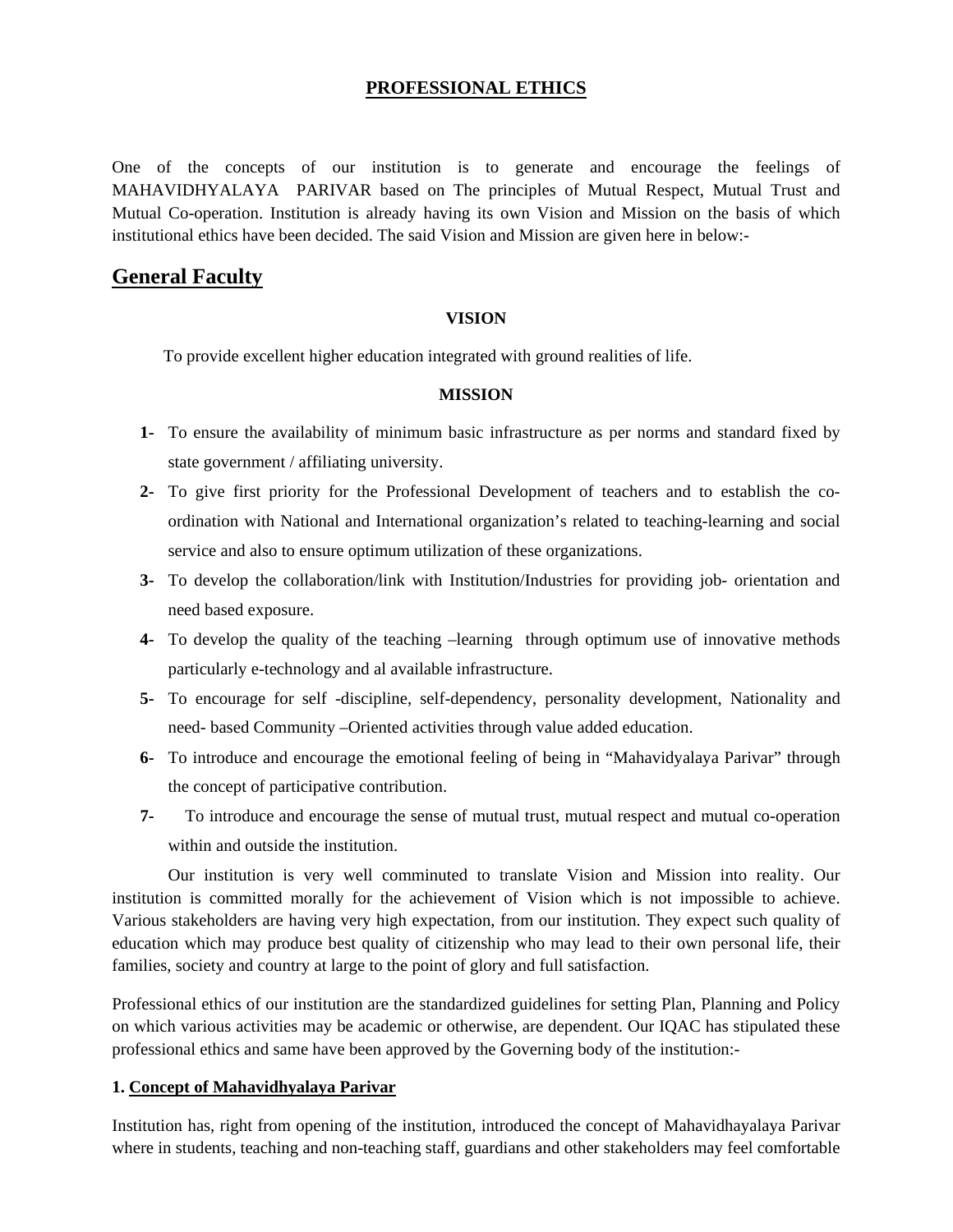as a family member and all of them may live with affection and respect for each other. Mutual trust, Mutual Respect and mutual Co-operation are basic principles of this concept.

## **2. Vision and Mission**

Institution has framed its own Vision and Mission not only for General Faculty but also for Teacher Education faculty. Our library department and BCA faculty are also having their own vision and mission based on institutional vision and mission. These vision and mission have been framed after series of discussion with various experts, academicians and also with community members. Vision and Mission may be difficult but are not impossible to achieve and institution is bound to carry on its responsibilities accordingly.

## **3. Students Charter**

UGC has prescribed a Student Charter which has been placed in the campus for the information of every stakeholder. Our students, teaching and non-teaching staff and management representatives are bound to honour the Students Charter.

## **4. Plan, planning and policy**

Institution has five year Plan, Planning and Policy on the basis of which teaching learning is to be conducted and infrastructural facilities are also supposed to be provided and used.

#### **5. Assessment and evaluation-**

Institution has its own policy for internal assessment and evaluation which is well codified and is approved by Governing Body through IQAC. Teaching staff is committed for fair, transparent and regular assessment and evaluation. Any grievance of the students relating to assessment and evaluation is to be redressed honestly.

#### **6. No commercialization**-

Educational institutional being a charitable one, is not supposed to run for commercial purpose. At no cost, donation is to be collected from students and their guardians. However, in case of any bonafide exigency, if donation is collected, proper receipt should be given and same should be shown in the books of accounts.

#### **7. Tax Evasion-**

Institution will pay income tax or any other tax as per rule of the government and no part of the income will be hidden to avoid the payment of tax.

#### **8. Fair and Transparent Accounts**-

Institution will maintain fair and transparent accounts with proper evidences. Cash transactions would be done strictly as per rules. Periodical internal and external audit should be conducted and audited Balance Sheet should be got approved in Governing Body.

#### **9. Academic Audit-**

To ensure that academic activities are being conducted as per vision and mission and also as per guidelines of statuary bodies, academic audit should be conducted periodically by impartial academicians and it should not be a mere record building process.